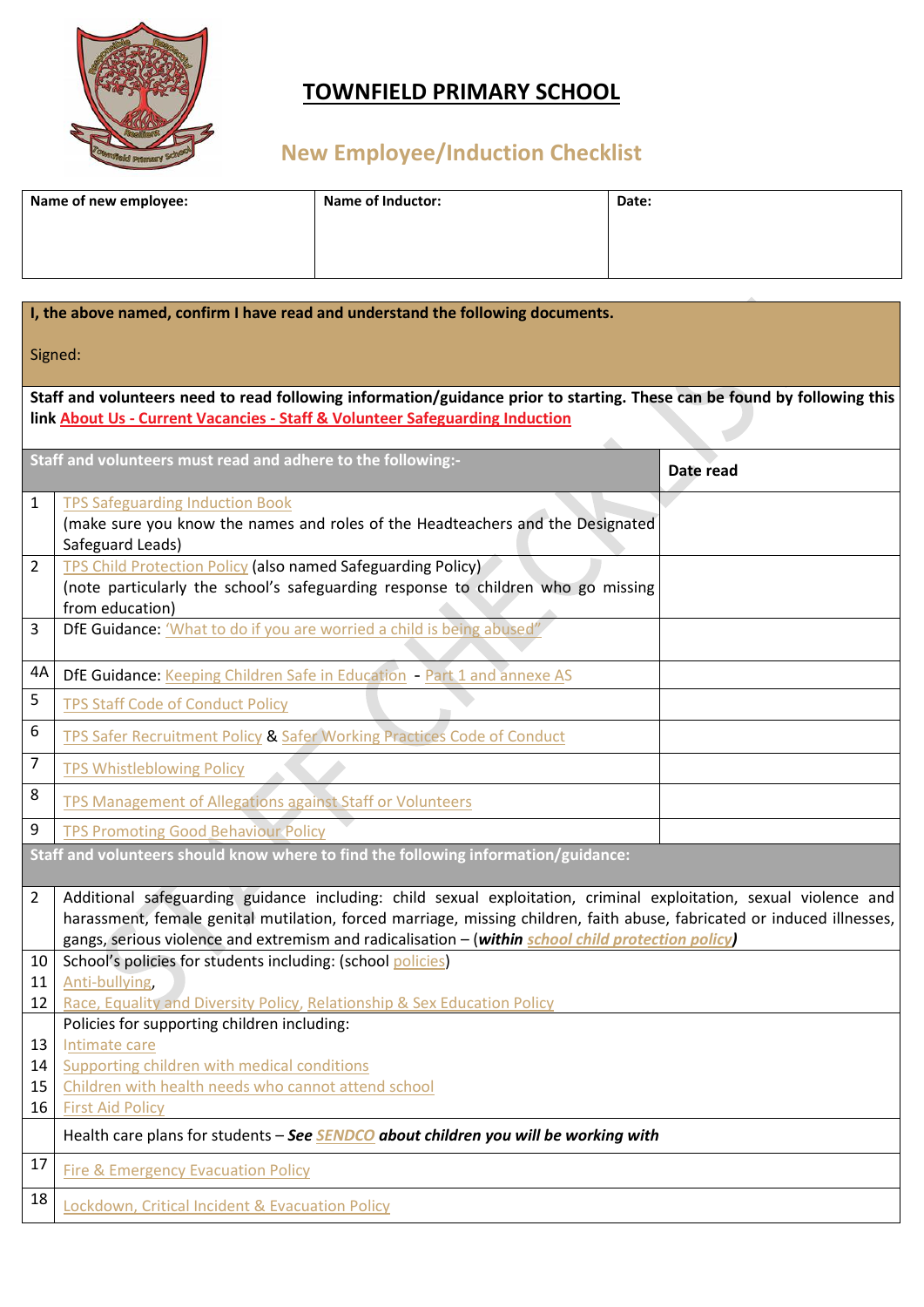

#### **TOWNFIELD PRIMARY SCHOOL**

## **New Employee/Induction Checklist**

**To be discussed during induction meeting on first day:**

| <b>Induction item</b>     | <b>Description</b>                                                                                                                                                | To be       |
|---------------------------|-------------------------------------------------------------------------------------------------------------------------------------------------------------------|-------------|
|                           |                                                                                                                                                                   | completed   |
|                           |                                                                                                                                                                   | by inductor |
| Security signing in       | Discuss security measures and signing in/out procedures and register for all                                                                                      |             |
| & out                     | pupils, staff and visitors DBS to be completed                                                                                                                    |             |
| <b>Absence</b>            | Details about who should be contacted - please ensure you contact the                                                                                             |             |
|                           | Headteacher, Moira Loftus on 07790 820 284 by 7.30 am or the earliest                                                                                             |             |
|                           | opportunity after this time. Email should only be used when you are unable to                                                                                     |             |
|                           | call mloftus@remat.org.uk. Please also ring the school office on 0151 652 8498.                                                                                   |             |
| <b>Staff handbook</b>     | Copy of Staff Handbook issued, discuss where specific information can be<br>obtained.                                                                             |             |
| <b>Safeguarding</b>       | Check on SG documents received                                                                                                                                    |             |
|                           | Review procedures and names of Deputy Safeguarding leads.                                                                                                         |             |
|                           | <b>Train CPOMS</b>                                                                                                                                                |             |
| <b>Code of Conduct</b>    | Safeguarding training within first week<br>Staff encourage positive behaviour by modelling our school traits: respect,                                            |             |
|                           | responsibility and resilience. Poor behaviour is managed through de-escalation                                                                                    |             |
|                           | strategies. Handling a child is only permitted in the case of an emergency e.g. if a                                                                              |             |
|                           | child is in danger of harming themselves or others.                                                                                                               |             |
|                           |                                                                                                                                                                   |             |
| Phones, smoking           | No smoking on school premises, mobile phones can only be used in the staff                                                                                        |             |
| and cameras               | room and no photographs are to be taken at any time of children with personal<br>devices                                                                          |             |
| <b>Emergency</b>          | Informed new employee of emergency procedures, responsibilities and where                                                                                         |             |
| evacuation                | designated assembly points are.                                                                                                                                   |             |
| procedures                |                                                                                                                                                                   |             |
| <b>FIRST AID and</b>      | Informed new employee of first aid provisions, responsibilities, who first aiders                                                                                 |             |
| <b>Accident reporting</b> | are and where they can be found.                                                                                                                                  |             |
| H & S and risk            | School Health and Safety policy to be directed and brief overview about risk                                                                                      |             |
| assessments               | assessments, hot drinks, equipment etc. machinery and equipment only to be<br>used if in good condition, no heavy lifting and duty to keep themselves safe. Also  |             |
|                           | explain fault reporting.                                                                                                                                          |             |
|                           | No standing on chairs or overreaching, please use Elephants foot or ask SMO for                                                                                   |             |
|                           | stepladders.                                                                                                                                                      |             |
| Welfare                   | Location of staff room, toilets, washing facilities etc.                                                                                                          |             |
| Incident reporting        | Procedures for reporting accidents and incidents (including violent incidents)<br>have been explained. Brief introduction to CPoms and reporting incidents.       |             |
| Other procedures          | Discuss any other procedures pertinent to the new employee's position and                                                                                         |             |
|                           | advise them that TPS places a duty on employees to take care of themselves and                                                                                    |             |
|                           | others who may be affected by their acts or omissions and to co-operate with                                                                                      |             |
|                           | employers to meet statutory requirements.                                                                                                                         |             |
| <b>Personal medical</b>   | Any details of pre-existing medical conditions that may impose working                                                                                            |             |
| requirements              | limitations, which may need to be considered in order to ensure a safe working                                                                                    |             |
|                           | environment have been disclosed. Any pre-existing medical conditions need to be<br>identified and a member of the SLT to be made aware for medical supervision in |             |
|                           | case needed                                                                                                                                                       |             |
|                           |                                                                                                                                                                   |             |